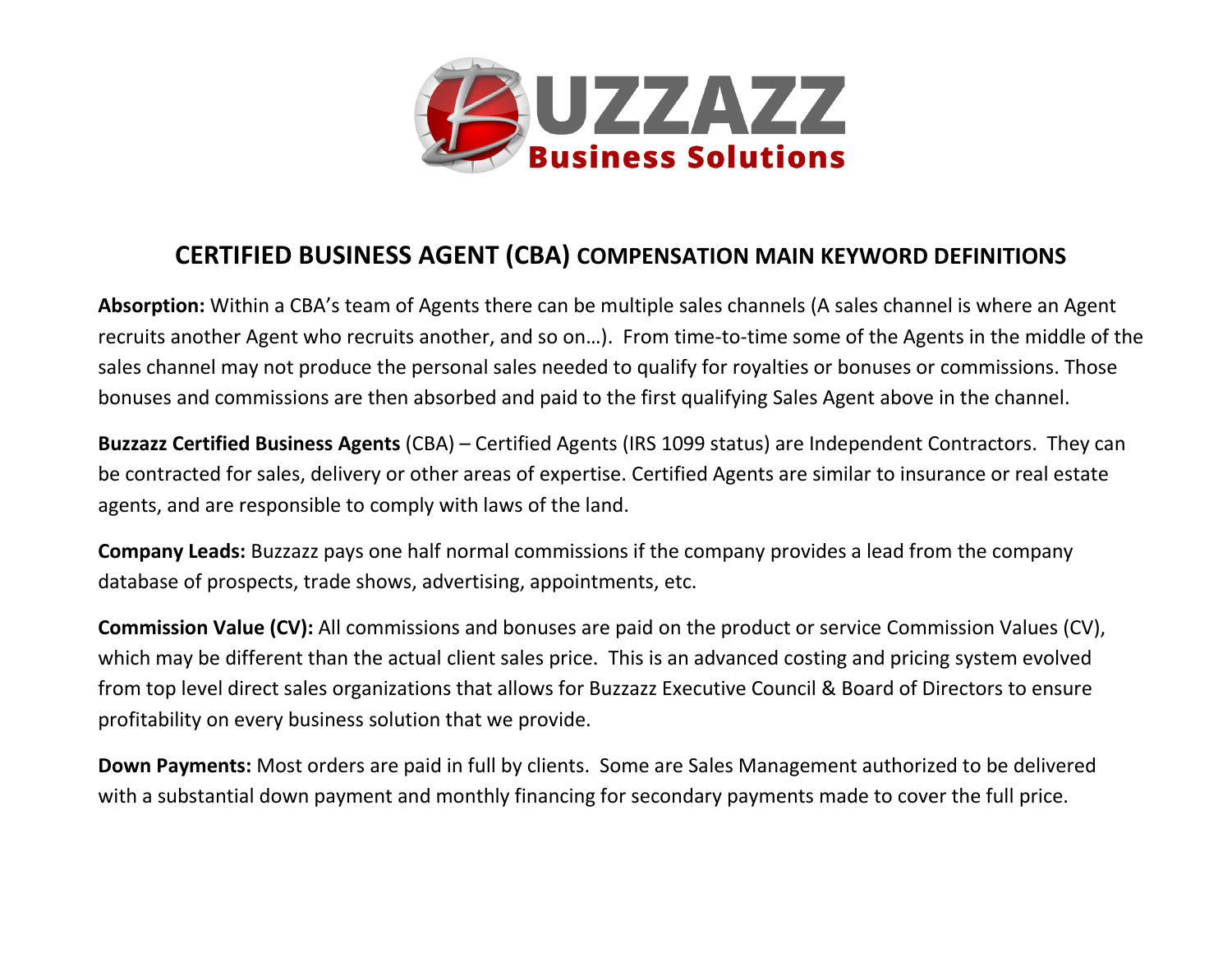

**In Touch: "**In Touch" means someone is actively engaged with an active or prospective client. They are speaking, visiting, mailing, texting, etc. on a regular basis with no more than a 90 day gap.

**IRS 1099 Status:** The IRS tax form 1099 is utilized for Independent Contractors. CBA's and Referral Partners are Independent Contractors and receive a yearly IRS form 1099 from Buzzazz to report their earnings.

**Price Lists:** The services and prices & Commission Values (CV) associated with them are approved and authorized as needed on a regular basis by the Buzzazz Executive Council & Board of Directors.

**Personal Sale:** A "Personal Sale" is defined as an order generated from a prospect that is personally created, followed up with and closed by the person making the sale.

**Personal Prospect or Lead:** A "Personal Prospect / Lead" is a potential customer that someone creates from scratch. It can also be former customer or prospect in the Buzzazz database that has not been on a Buzzazz service or in contact with another CBA during past 6 months, is an open lead for further follow up.

**Qualified Orders:** A "Qualified Order" is an order placed with a prospect or client that is in alignment with the entire product or service specifications, features, benefits, process, expectations, price, length of contract, terms of agreement, etc. as outlined within company policy and websites.

**Referral Partner Sales:** Also known as "Bird Dog Sales", they are sales that are created by CBA Referral Partners.